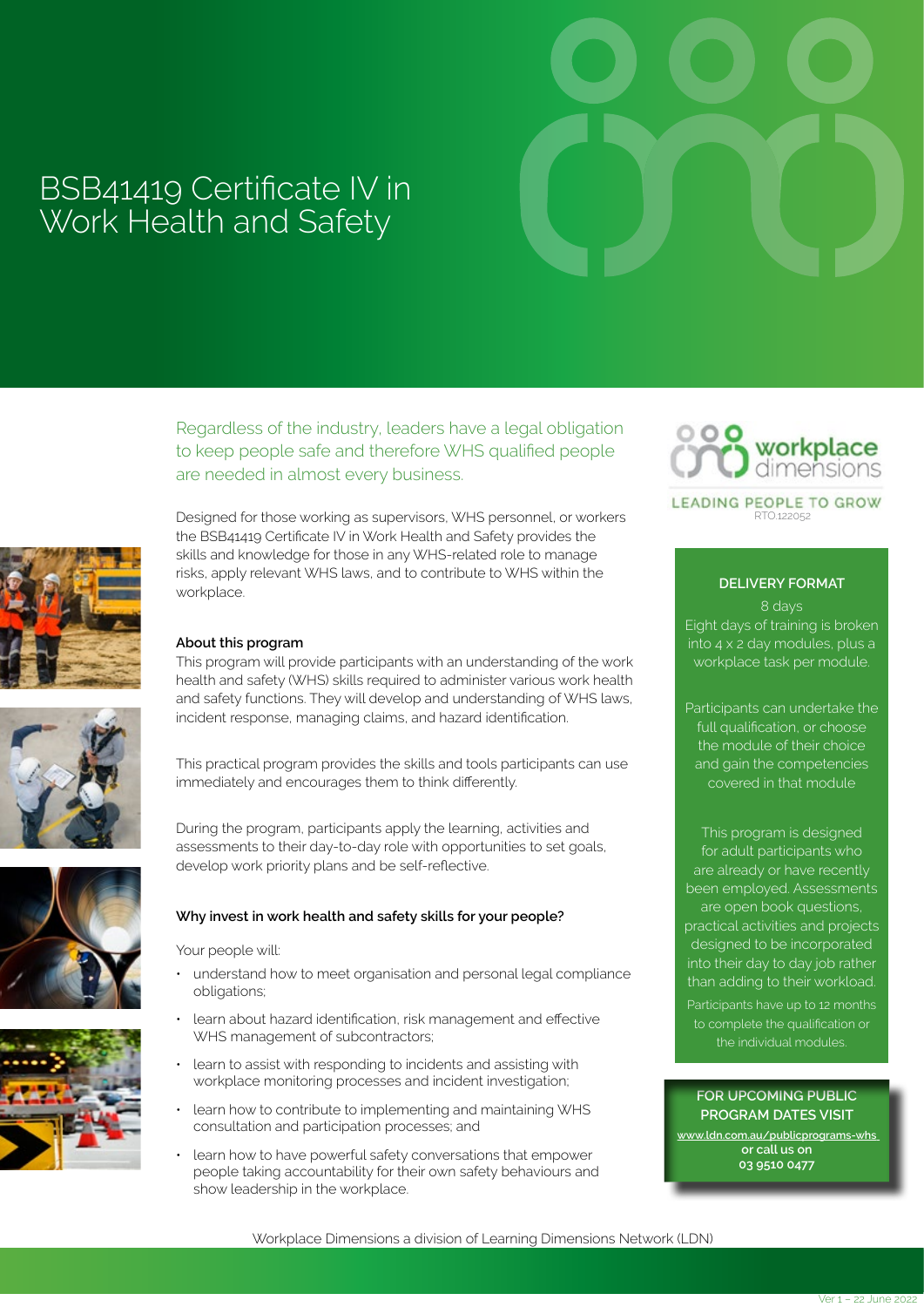# Pathway to BSB41419 Certificate IV in Work Health and Safety program



## About the program modules

To attain the BSB41419 Certificate IV in Work Health & Safety, participants must be deemed competent in 10 units of competency (five core, five elective) over an eight-day program, plus workplace tasks.

The eight days may be delivered in consecutive days or in four x two-day modules with gaps between each module to allow participants to practice skills learned back at their workplace.

Our 8 day public program allows for enrollment in either the full qualification or into the individual modules.

## Units of competency covered in this qualification

|  | Unit code | Unit title                                                                                      | Core/elective |
|--|-----------|-------------------------------------------------------------------------------------------------|---------------|
|  | BSBLDR412 | Communicate effectively as a workplace leader                                                   | Elective      |
|  | BSBWHS414 | Contribute to WHS risk management                                                               | Core          |
|  | BSBWHS412 | Assist with workplace compliance with WHS laws                                                  | Core          |
|  | BSBWHS418 | Assist with managing WHS compliance of contractors                                              | Elective      |
|  | BSBWHS415 | Contribute to implementing WHS management systems                                               | Core          |
|  | BSBWHS413 | Contribute to implementation and maintenance of WHS consultation and<br>participation processes | Core          |
|  | BSBWHS419 | Contribute to implementing WHS monitoring processes                                             | Elective      |
|  | BSBWHS416 | Contribute to workplace incident response                                                       | Core          |
|  | BSBINS401 | Analyse and present research information                                                        | Elective      |
|  | BSBCMM411 | Make presentations                                                                              | Elective      |

**FOR UPCOMING PUBLIC PROGRAM DATES VISIT**

**www.ldn.com.au/publicprograms-whs or call us on 03 9510 0477**

Workplace Dimensions a division of Learning Dimensions Network (LDN)

(日)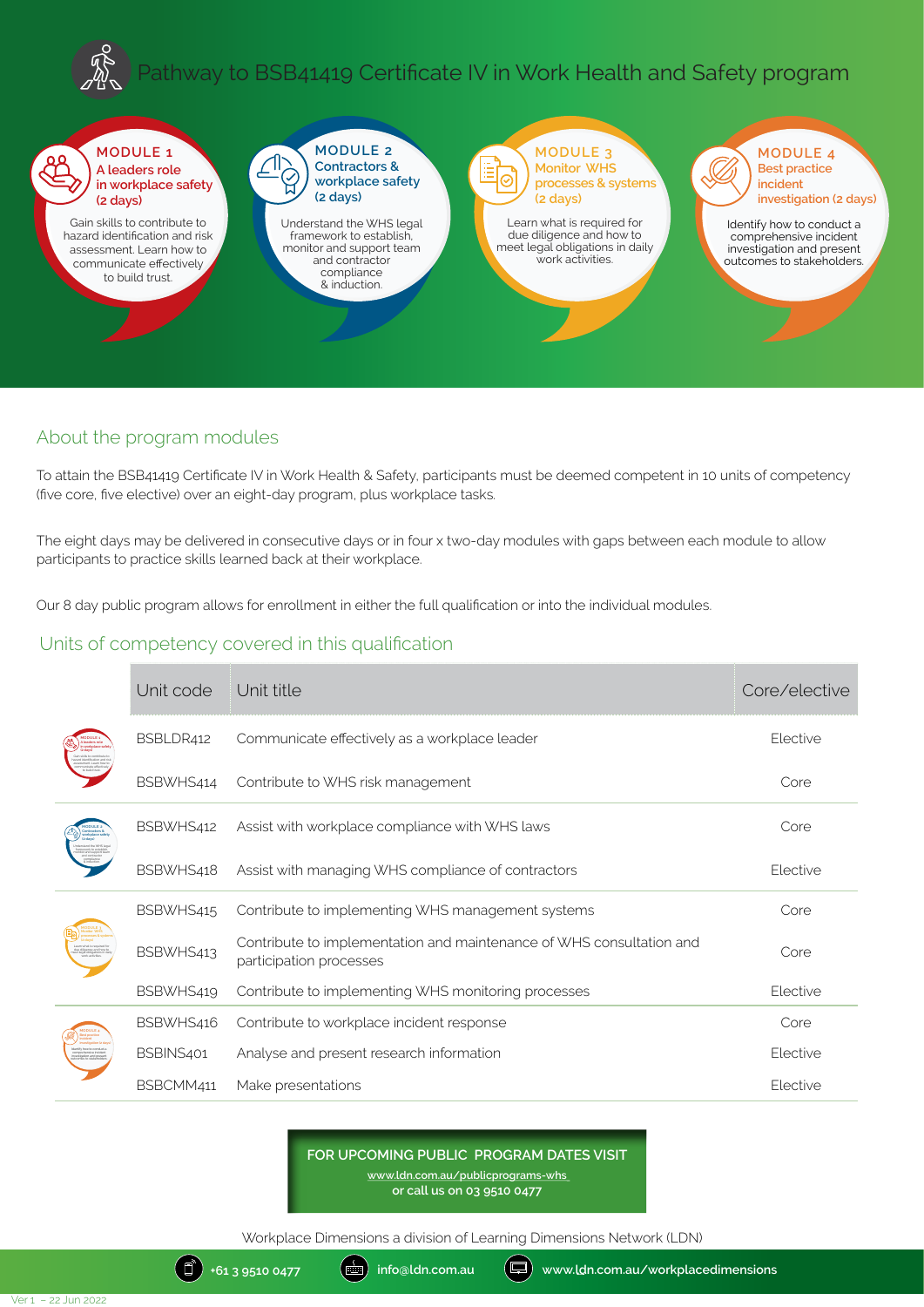

Gain skills to contribute to hazard identification and risk assessment. Learn how to communicate effectively to build trust.

# A leader's role in workplace safety

Module 1: BSB41419 Certificate IV in Work Health and Safety



#### **LEADING PEOPLE TO GROW**

RTO.122052

**Delivery format** 2 days

#### **Units covered in this module**

- BSBLDR412 Communicate effectively as a workplace leader.
- BSBWHS414 Contribute to WHS risk management.

This program is designed for adult participants who are already or have recently been employed. Assessments are open book questions, practical activities and projects designed to be incorporated into their day to day job rather than adding to their workload.

Participants have up to 12 months individual modules.

**FOR UPCOMING PUBLIC PROGRAM DATES VISIT www.ldn.com.au/publicprograms-whs or call us on 03 9510 0477**

This two-day module supported by workplace application and assessment, delivers two units towards the BSB41419 Certificate IV in Work Health and Safety.

#### **Module outline:**

Within this module, workplace leaders gain the skills to contribute to hazard identification and risk assessments and learn how to communicate as a workplace leader to build trust. This module explores the skills and knowledge required to contribute to WHS risk management including the processes for identifying work health and safety (WHS) hazards and assessing and controlling the risks relating to those identified hazards according to legislative and organisational requirements.

Participants will gain the skills and knowledge required to understand different communication contexts, how to choose methods of communication to suit the audience and the importance of follow-up.

#### **Outcomes:**

At the end of this module participants will be able to:

- discover the role and importance of communication and consultation in minimising harm at work including accessing information and data used to identify hazards and to assess and control risks and how to clarify messages and create engaging and effective communication;
- define the purpose and need for follow up actions for different communications;
- identify accurate communication context and contribute to identifying risk management requirements and compliance; and
- contribute to workplace hazard identification and risk assessment.









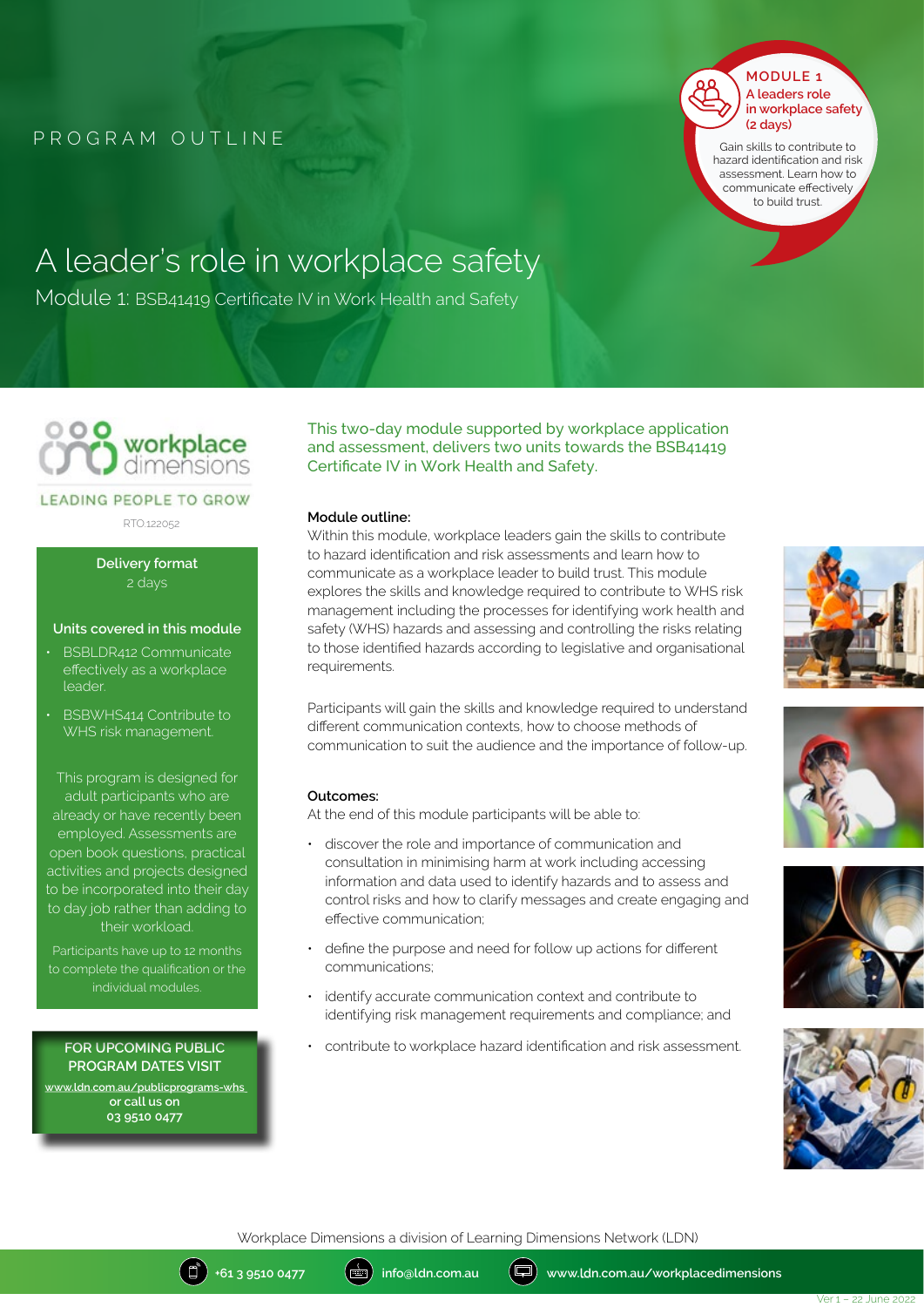

**Contractors & workplace safety (2 days)** Understand the WHS legal

framework to establish, monitor and support team and contractor compliance & induction.

# Contractors and workplace safety

Module 2: BSB41419 Certificate IV in Work Health and Safety









This two-day module supported by workplace application and assessment, delivers four units towards the BSB41419 Certificate IV in Work Health and Safety

#### **Module outline**

Whether you are a contractor, or you work with contractors, the law is very clear about WHS obligations on both sides.

workplace

LEADING PEOPLE TO GROW RTO.122052

> **Delivery format** 2 Days

#### **Units covered in this module**

- BSBWHS412 Assist with workplace compliance with WHS laws.
- **BSBWHS418 Assist with** managing WHS compliance of contractors.

This program is designed for adult participants who are already or have recently been employed. Assessments are open book questions, practical activities and projects designed to be incorporated into their day to day job rather than adding to their workload.

Participants have up to 12 months to complete the qualification or the individual modules.

#### **FOR UPCOMING PUBLIC PROGRAM DATES VISIT**

**www.ldn.com.au/publicprograms-whs or call us on 03 9510 0477**

This module develops the required skills and knowledge to assist with establshing and maintaining workplace compliance with work health and safety (WHS) laws. This includes identifying applicable WHS laws, duties, rights and obligations, and the necessary actions to ensure WHS compliance in the workplace, assisting with providing advice about the legislative duties, rights and obligations of individuals and parties prescribed in WHS laws and those of WHS regulators.

Participants will also develop an understanding of requirements to assist in managing the work health and safety (WHS) implicaitons of using contractors. It involves identifying contractor duties, establishing organisational WHS compliance requirements associated with those duties, establishing and communicating the requirements expected of contractors, monitoring contractor compliance with WHS requirements, and implementing required responses to identified non-compliance.

#### **Outcomes**

At the end of this module participants will be able to:

- identify the legal framework for WHS in the workplace;
- provide advice about WHS compliance;
- establish WHS legislative compliance;
- maintain WHS legislative compliance;
- prepare for, and assist with, contractor WHS induction processes; and
- monitor contractor WHS compliance requirements and address non-compliance.

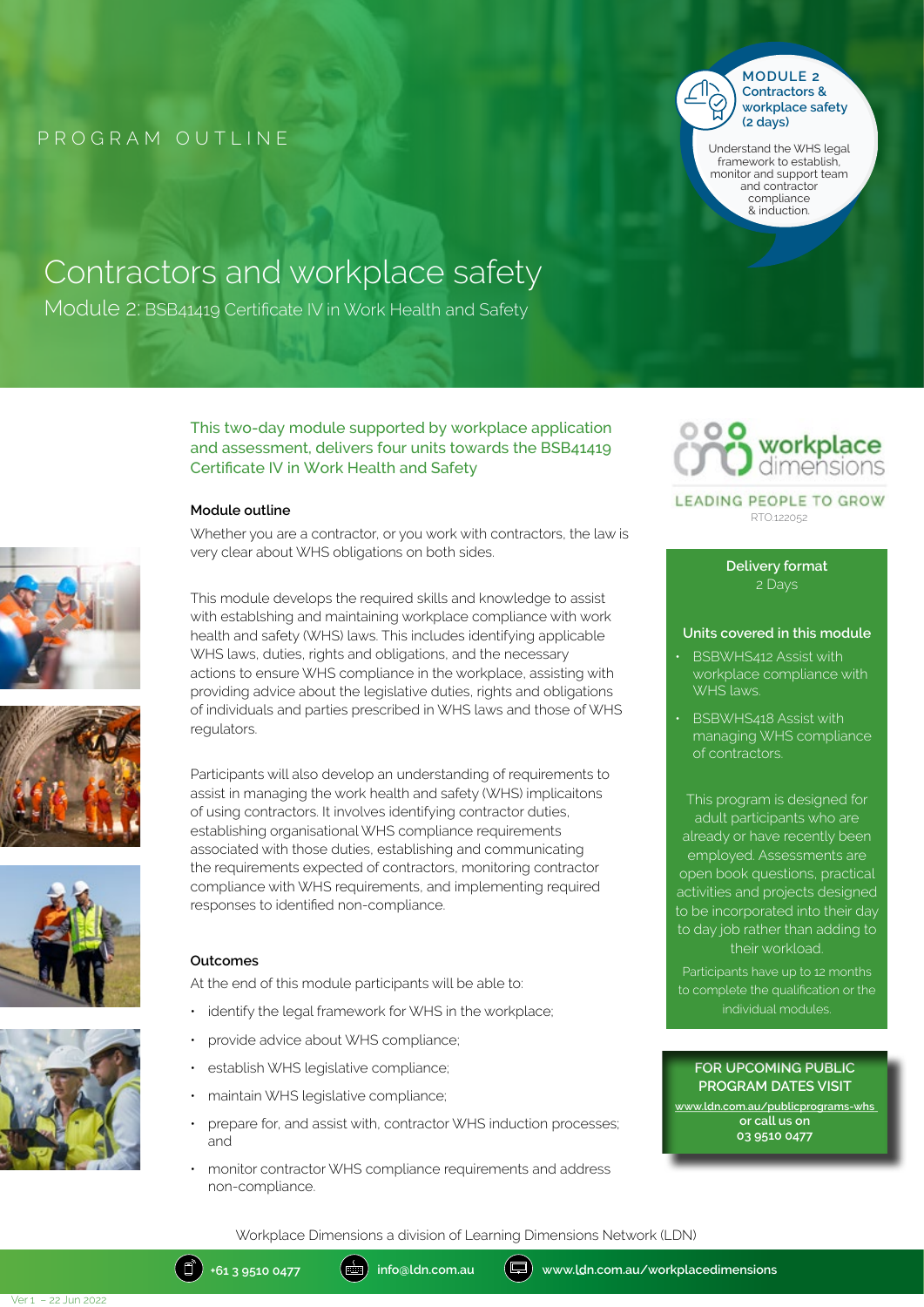**MODULE 3 Monitor WHS processes & systems (2 days)**

Learn what is required for due diligence and how to meet legal obligations in daily work activities.

## Monitor and review WHS processes and systems

Module 3: BSB41419 Certificate IV in Work Health and Safety



#### LEADING PEOPLE TO GROW RTO.122052

**Delivery format** 2 days

#### **Units covered in this module**

- BSBWHS415: Contribute to implementing WHS management systems.
- BSBWHS413 Contribute to implementation and maintenance of WHS consultation and participation processes.
- BSBWHS419 Contribute to implementing WHS monitoring processes.

This program is designed for adult participants who are already or have recently been employed. Assessments are open book questions, practical activities and projects designed to be incorporated into their day to day job rather than adding to their workload.

#### **FOR UPCOMING PUBLIC PROGRAM DATES VISIT**

**www.ldn.com.au/publicprograms-whs or call us on 03 9510 0477**

#### This two-day module supported by workplace application and assessment, delivers two units towards the BSB41419 Certificate IV in Work Health and Safety

#### **Module outline:**

This module provides participants with the skills and knowledge to contribute to the implementation and maintenance of WHS consultation and participation processes and WHS monitoring systems.

It enables participants to meet due diligence obligations by gaining an understanding of what is required in terms of due diligence in the Australian workplace and how to meet their legal obligations in respect of their role and organisaitonal requirements.

#### **Outcomes**

At the end of this module participants will be able to:

- contribute to developing, implementing and evaluating a work health and safety implementation plan;
- identify your (and others') roles and responsibilities in relation to WHS consultation and participation, then implement, review and make improvements as required;
- contribute to communicating and sharing WHS information and data;
- consult with relevant individuals to identify conditions to be measured;
- contribute to selecting measuring equipment; and
- collect information about the requirements of monitoring and contribute to testing.